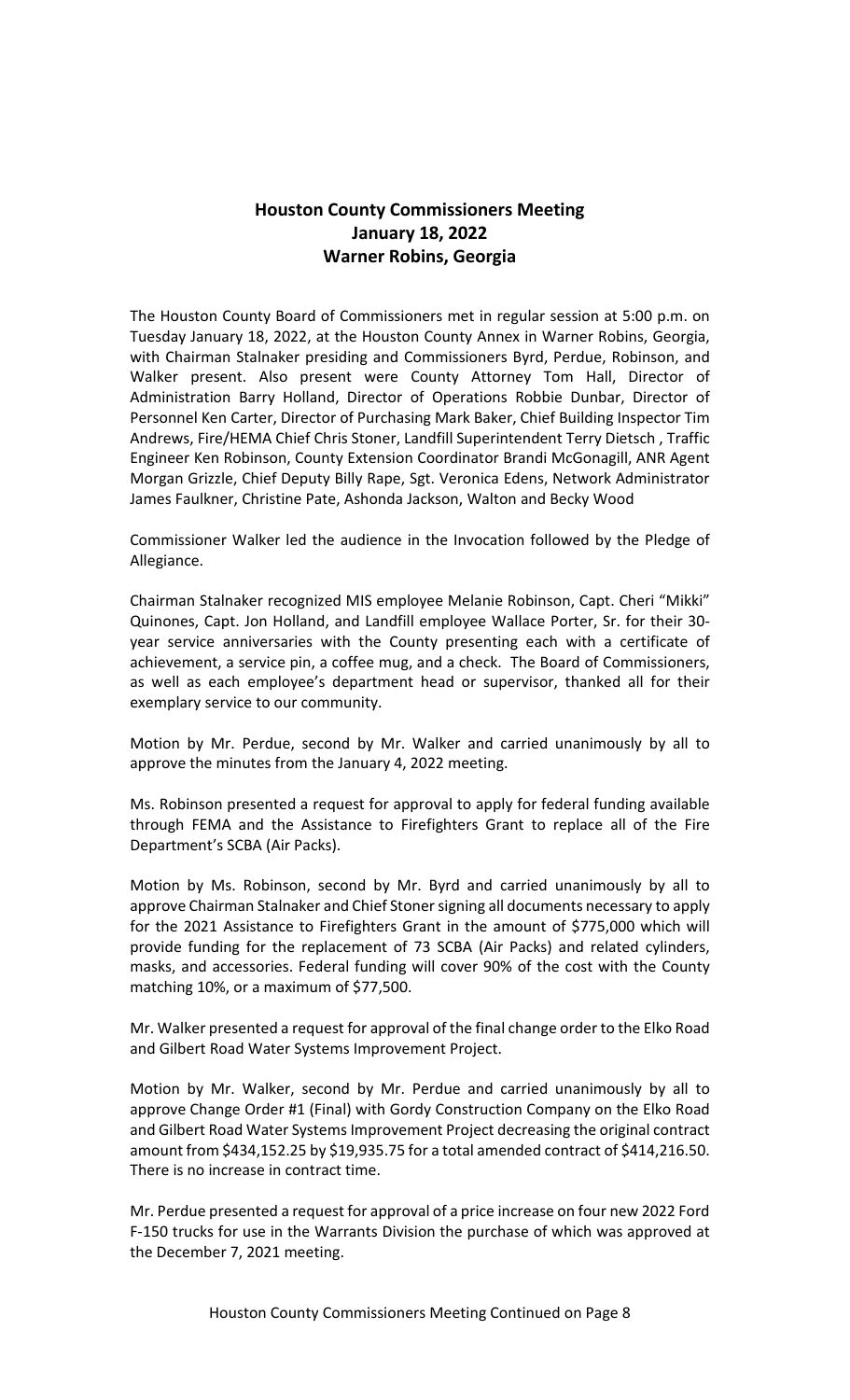## Houston County Commissioners Meeting Continued from Page7

Motion by Mr. Perdue, second by Mr. Walker and carried unanimously by all to approve the additional pricing surcharge of \$2,549 to be added to the approved unit cost of \$33,939 for the four 2022 Ford F-150 half-ton crew cab trucks for use in the Warrants Division that were ordered from Phil Brannen Ford of Perry. The new unit cost is \$36,488 for a total amended cost of \$145,952. SPLOST 2018 funds will cover the additional cost.

Motion by Mr. Byrd, second by Ms. Robinson and carried unanimously by all to approve the payment of the bills totaling \$2,443,847.94.

Chairman Stalnaker recognized and introduced County Extension Coordinator Brandi McGonagill who then recognized and introduced Ms. Morgan Grizzle, Houston County's new ANR Agent.

Chairman Stalnaker closed the regular portion of the meeting and opened Public Comments.

Marilu Cowan, 137 Bear Lake Drive, Warner Robins asked the Board how we can be sure that integrity during the voting process is maintained.

Chairman Stalnaker remarked that the staff and the Board of Elections members do a fantastic job running local elections fairly and efficiently. He offered to make an appointment for her and three others to visit the Board of Elections offices to experience a walk-through of the process.

Ms. Cowan thanked the Chairman and assured him that her and her husband's past experiences during elections in Houston have been very good. She remarked that she had recently offered to volunteer as a poll worker in future elections.

Chief Stoner thanked the Board for their support of the application for the Assistance to Firefighters grant. He then gave a short weather brief concerning the potential for ice accumulation Friday and Saturday.

There being no further comments Chairman Stalnaker closed Public Comments and reopened the regular portion of the meeting.

Chairman Stalnaker closed the regular portion of the meeting and opened Commissioners Comments.

Mr. Walker remarked that he was glad we could recognize so many 30-year employees for their service as well as the other great employees who have reached their 15- and 20-year anniversaries.

Ms. Robinson thanked everyone for coming and participating in the meeting and also congratulated all employees who have reached milestones in their service to the County.

Houston County Commissioners Meeting Continued on Page 9